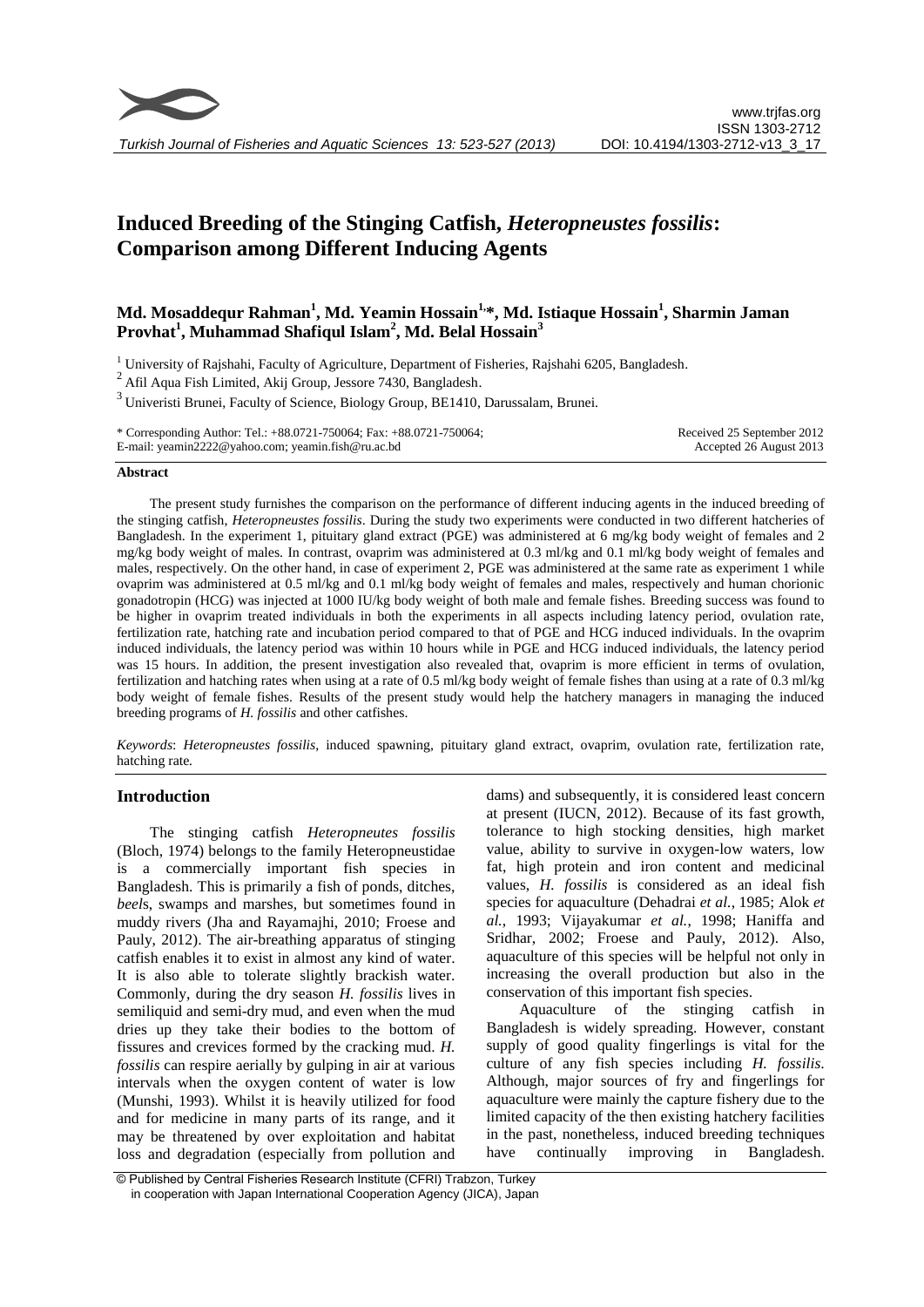Subsequently, at present, hatchery produced fry/fingerlings become the major sources of seed for the aquaculture industry in the country. While the production of fish seed from hatchery sources has increased dramatically, the quality has not improved owing to poor hatchery management practices resulting deleterious effects such as negative selection, inbreeding depression, indiscriminate interspecific hybridization etc.

Although a few studies on the induced breeding of *H. fossilis* are available including effects of carp pituitary gland extract, human chorionic gonadotropin and synthetic hormone (ovaprim) doses on induced breeding, maturation and ovulation of *H. fossilis* (Alok *et al.*, 1993; Begum *et al.*, 2001; Nayak *et al.*, 2001; Haniffa and Sridhar, 2002; Haniffa *et al.*, 2002), however, detailed studies on the induced breeding of *H. fossilis* are clearly missing in Bangladesh. Subsequently, the present study furnishes information on the comparative performances of different inducing agents on the breeding success of *H. fossilis.*

#### **Materials and Methods**

## **Study Site**

The present study was conducted at two fish hatcheries in Feni and Jessore districts of Bangladesh during February 2010 to July 2010 (experiment 1 in Feni) and March 2012 to August 2012 (experiment 2 in Jessore).

#### **Brood Collection**

The brood fish for the artificial breeding of *H. fossilis* were obtained from the respective fish hatcheries. A total of 30 brooders in each experiment were stocked in each hatchery collected from the wild stocks. All the brood stocks were acclimatized before the induced breeding procedures and were kept separately in ponds of  $14.3 \times 8.15 \times 1.5$  m. in experiment 1 and  $15 \times 9.65 \times 1.5$  m. in experiment 2 for four months before the start of the breeding season.

#### **Brood Stock Management**

The brood fishes were fed on supplementary diet formulated from 25% fish meal, 20% rice bran, 20% wheat flour, 15% mustard oil cake, 4% molasses and 1% vitamin premix. The brooders were reared for four months with feeding at two times a day at the rate of 5-6% of the body weight in both the experiments. In addition, the ponds were treated with animal manure at 15 days interval at the rate of 1250 kg/hectare. Furthermore, inorganic fertilizers namely Urea and Triple Super Phosphate (TSP) were applied at the rate of 50 kg/hectare and 25 kg/hectare, respectively.

#### **Brood Selection and Conditioning**

Brood fish were collected from the rearing ponds using a cast net in the morning between 8:00- 9:00 am on the day of the breeding trials and immediately transferred to circular tanks in respective hatcheries. The males and females were kept in separate tanks and continuous water flows were sustained at a rate of 10 l/min. Water quality parameters were found as- dissolved oxygen: 5.2-5.7 ppm; CO<sub>2</sub>: 4.6-5.8 ppm; pH: 7.3-8.5; temperature: 27  $-30$  °C in experiment 1 while in case of experiment 2 water quality parameters were recorded as- dissolved oxygen: 5.4-6.2 ppm;  $CO_2$ : 4.2-6.1 ppm; pH: 7.1-8.2; temperature: 26.5-29°C. However, no supplementary feed were provided throughout the conditioning period.

#### **Brood Stock Injection and Breeding Induced**

Commercially available dehydrated carp pituitary gland extracts (PGE) and synthetic hormone ovaprim were used in experiment 1 whereas dehydrated carp pituitary gland extracts (PGE), synthetic hormone ovaprim and human chorionic gonadotropin (HCG) were used in experiment 2. The body weight (g) of each brooder was weighed on an electronic balance (College B204-S, Switzerland) to estimate the required amount of inducing agents.

The brooders were divided into two groups consisting of three females and five males of *H. fossilis* each in both experiments, and then subjected to hormone treatment. In experiment 1, one group was injected using PGE (6 mg/kg body weight of females and 2 mg/kg body weight of males) and the second group using ovaprim hormone (0.3 ml/kg and 0.1 ml/kg body weight of females and males, respectively) in the hatchery situated at Feni. On the other hand, in experiment 2, one group was injected using PGE (6 mg/kg body weight of females and 2 mg/kg body weight of males), the second group using ovaprim hormone (0.5 ml/kg and 0.1 ml/kg body weight of females and males, respectively) and the third group using HCG (1000 IU/kg body weight of both male and female fish) in the hatchery situated at Jessore. For all the treatments, the hormone was administered by intra-muscular injection on muscles beneath the dorsal fin slightly above the lateral line. After injection, the brooders were kept in separate breeding tanks for each treatment.

#### **Breeding and Egg Transfer for Incubation**

All the brooders were ovulated after a period of 10-15 hrs after injection in both the experiments. The brooders were then transferred from the holding tanks after the completion of ovulation. Whereas, the fertilized eggs were transferred into mini rectangular hatching trays with taking precaution to avoid damage and fungal/bacterial contamination during the egg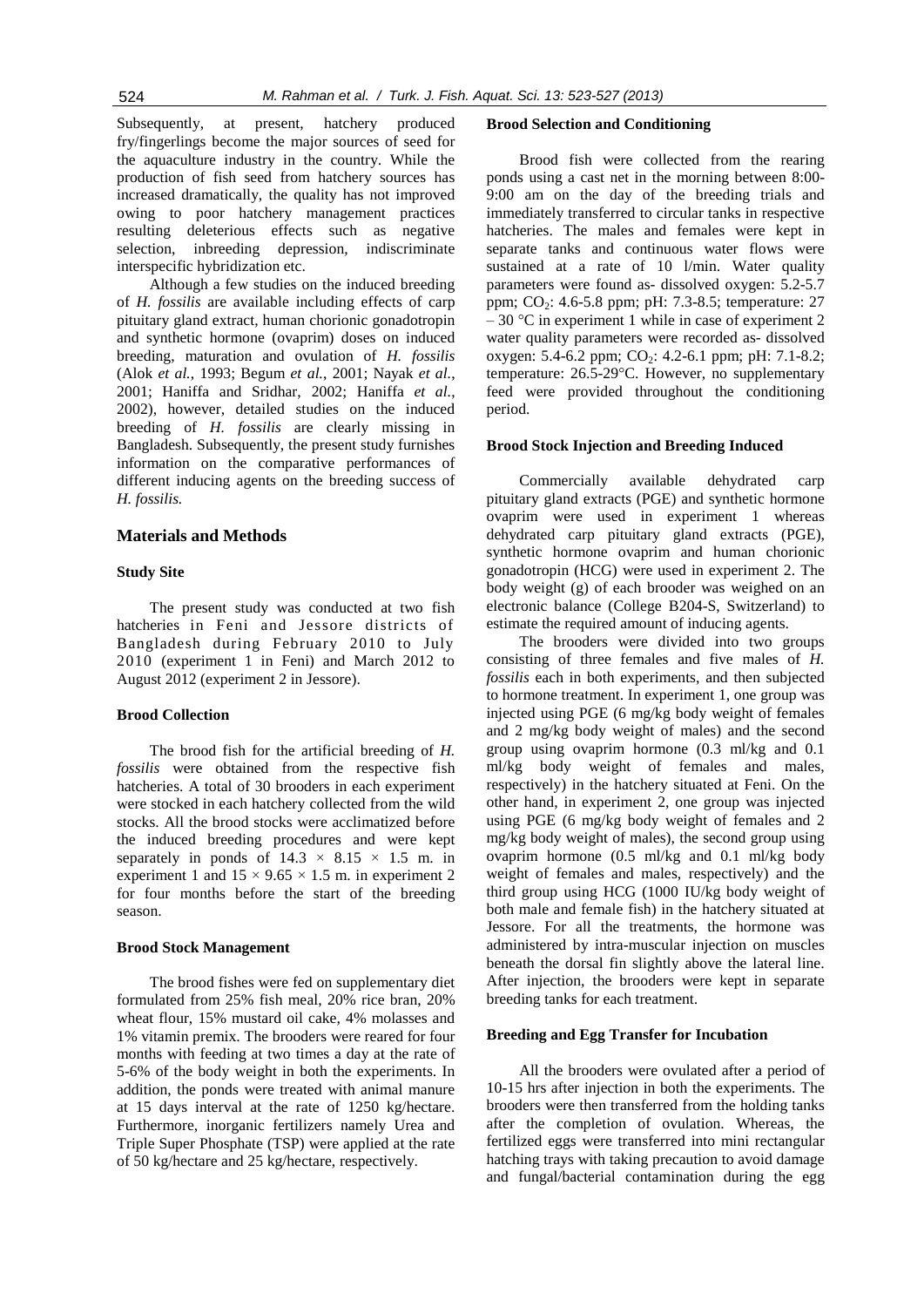collection. The number of eggs released into each tray was estimated using gravimetric methods adapted from Legender (1986) and reviewed by Lagler (1992). Afterwards, a continuous flow of water was maintained for aeration to guarantee the environmental conditions were optimal for the hatching process.

## **Determination of Ovulation, Fertilization and Hatching Rate**

Ovulation rate, fertilization rate and hatching rates were calculated using the following formula:

Ovulation rate  $(\%) = (No. of fish ovulated/Total no)$ . of fish injected)  $\times$  100

Fertilization rate  $(\%)$  = (No. of fertilized eggs/ Total no. of eggs)  $\times$  100

Hatching rate  $(\%)$  = (No. of eggs hatched/ Total no. of fertilized eggs)  $\times$  100

#### **Statistical Analysis**

Statistical analyses were performed using GraphPad Prism 5 software. Tests for normality of each group were conducted by visual assessment of histograms and box plots, and confirmed using the Kolmogorov-Smirnov test. Only percent data had to be arcsine transformed before analysis. Where the normality assumption was not met, the nonparametric Mann-Whitney U-test and Kruskal-Wallis test were used to compare the length and weight of fishes between groups and experiments. A Chi-square test was used to check the ovulation, fertilization and hatching rates between PGE, ovaprim and HCG treated fishes. All statistical analyses were considered significant at 5% (P<0.05).

## **Results and Discussion**

During the present investigation, in experiment 1, male fishes ranged from 15 to 20 cm  $(17.29 \pm 1.95)$ in total length and 30 to 70 g  $(55.30\pm11.58)$  in body weight while female fishes ranged from 17 to 25 cm  $(20.84\pm2.58)$  in length and 40 to 150 g  $(90.60\pm36.56)$ in body weight. However, Mann-Whitney U-test revealed no significant differences between the two groups of brooders in experiment 1. On the other hand, total length and body weight of males ranged from 14 to 23 cm  $(18.18\pm2.15)$  and 25 to 80 g (62.56±15.46), respectively in experiment 2. In contrary, females used in experiment 2 ranged from 15 to 26 cm (21.82±3.16) in total length and 38 to 161 g (107.1±39.68) in body weight. Kruskal-Wallis test revealed no significant differences in length and weight of 3 groups of brooders in experiment 2. Furthermore, Mann-Whitney U-test exposed no significant differences in length and weight of fishes between the experiments.

#### **Ovulation Rates**

Chi square test showed no significant differences in ovulation rates between the treatment groups in the experiment 1. However, ovulation rates were higher in the ovaprim treated fishes (90%) compared to ovulation rates (78.7%) found in the PGE treated fishes (Table 1). On the other hand, chi square test revealed no significant differences among the ovulation rates of ovaprim, PGE and HCG treated fishes in the experiment 2 (Table 1). Though in this case also, the ovulation rates of fishes treated with ovaprim were higher. When compared between the experiments, ovulation rates were highest while using ovaprim at a rate of 0.5 ml/kg body weight of female fish (experiment 2) than using at a rate of 0.3 ml/kg body weight of female fish (experiment 1) (Figure 1). Parallel findings were documented by Begum *et al.* (2001) who described that, the ovulation rates in *H. fossilis* injected with PGE at 75 mg/kg body weight were slightly lower, although they recorded 90% ovulation when the fish were treated with PGE at 100 mg/kg body weight. However, very high doses of PGE hormone often resulted in higher rates of ovulation in the *H*. *fossils* (Haniffa and Sridhar, 2002). Nonetheless, the latency period was significantly shorter in ovaprim treated fish in contrasting to PGE and HCG injected brooders (Table 1). On the contrary, using same dose of Ovaprim, much longer latency period were recorded by Haniffa and Sridhar (2002) and Kohil and Goswami (1987). However, it is problematic to evidently interpret the instrumental factors for the observed variances. Furthermore, a group of factors are likely to influence biological experiments particularly those involving hormones thereby leading to deviations in the observed latency periods (Gheyas *et al.* 2002).

#### **Fertilization Rates**

Fertilization rates were higher in eggs of the ovaprim treated brooders (86.67%) compared to that of PGE treated fish (69.23%) in case of experiment 1. However, chi square test exposed no significant differences between the fertilization rates of ovaprim and PGE treated fishes. On the other hand, in experiment 2, fertilization rates were higher in eggs of the ovaprim treated brooders (90.83%) compared to the fertilization rates of 70.45% and 75.33% in case of PGE and HCG treated fishes, respectively. Similar to the results of experiment 1, in this case also chi square test did not expose any significant differences in the fertilization rates among different inducing agents treated fishes. Finding of this study agrees previous studies indicating the rate of fertilization is generally higher with ovaprim treatments (Nandeesha *et al.*, 1990; More *et al.*, 2010). In addition, earlier studies found the fertilization rate of *H. fossilis* treated with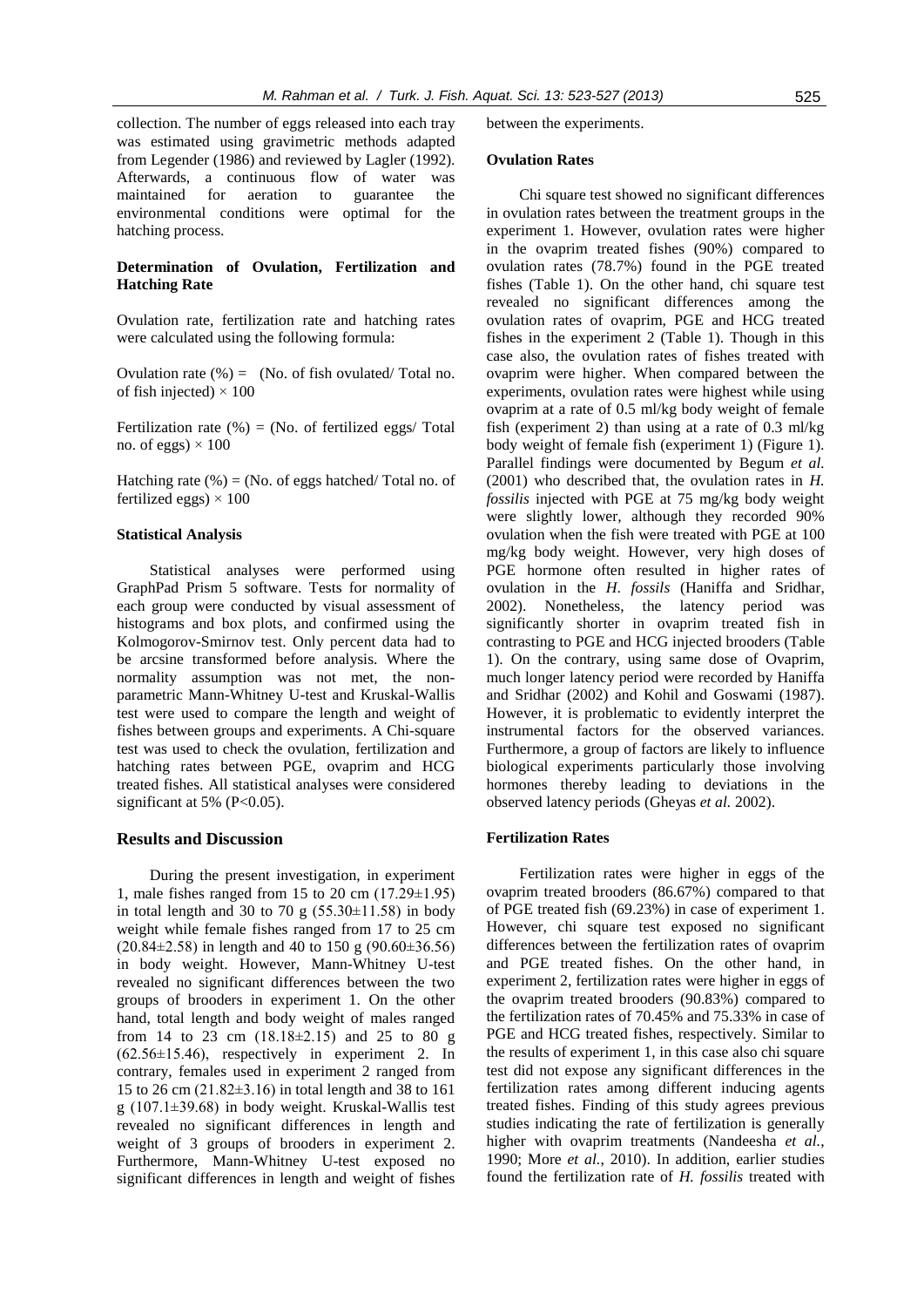**Table 1.** Showing details of induced breeding in Stinging Catfish, *Heteropneustes fossilis* using different inducing agents

| Inducing   | Experiment 1 |        |        |        |            | Experiment 2 |        |        |        |            |
|------------|--------------|--------|--------|--------|------------|--------------|--------|--------|--------|------------|
| Agent      | LP(hrs)      | OR(%)  | FR(%)  | HR(%)  | $IP$ (hrs) | LP(hrs)      | OR(%)  | FR(%)  | HR(%)  | $IP$ (hrs) |
| PG         |              | 78.67% | 69.23% | 72.72% | 5.0        |              | 76.51% | 70.45% | 70.25% | 5.0        |
| Ovaprim    | 10           | 90.00% | 86.67% | 76.92% | 3.5        | 10           | 93.77% | 90.83% | 82.48% | 3.5        |
| <b>HCG</b> | ---          | ---    | ---    | ---    | $- - -$    | 15           | 82.67% | 75.33% | 66.58% | 5.0        |

LP, Latency period; OR, Ovulation rate; FR, Fertilization rate; HR, Hatching rate; IP, Incubation period



**Figure 1.** Comparison on the performance of different doses (Exp. 1: 0.3 ml/kg body wt offemale; Exp. 2: 0.5 ml/kg body of female) of the synthetic hormone ovaprim in the induced breeding of *Heteropneustes fossilis*.

ovaprim at 0.3 ml/kg and 0.5 ml/kg body weight as 70% and 75%, respectively (Haniffa and Sridhar, 2002). Furthermore, Begum *et al.* (2001) reported the highest rate of fertilization (98%) in *H. fossilis* injected by PGE at 75 mg/kg which is much higher than that found in the present study of PGE injected fishes. Such deviations in the fertilization rate can be attributed to the huge differences of hormonal doses, size of the brood fish, seasonal variation (Gheyas *et al.*, 2002; Haniffa and Sridhar 2002; Nwokoye *et al.*, 2007), environmental factors, water quality parameters (alkalinity, DO, pH, hardness) (Khan *et al.*, 2006). The quality of the PGE hormone may also have influencing impact on the fertilization rates.

#### **Hatching Rates**

In case of experiment 1, the hatching rates were found to be slightly higher (76.92%) for eggs in the ovaprim treated fishes compared to that of PGE treated fishes (72.72%) (Table 1). However, chi square test showed no significant differences in hatching rates between ovaprim and PGE treated fishes. Moreover, the incubation period for eggs in the PGE treated fish was more than 1.5 h longer than the ovaprim treated fish. On the other hand, when considering the experiment 2, fertilization rates were found to be higher in ovaprim treated fishes (82.48%) compared to that of PGE and HCG treated fishes (Table 1). While comparing between experiments it is quite clear that hatchling rates were higher when ovaprim was used at a rate of 0.5 ml/kg body weight of female fish (experiment 2) (Figure 1). Nonetheless, Nayak *et al.* (2001) reported a hatching period of 10- 12 h in *H. fossilis* treated with ovaprim treatment at  $27\pm1$ <sup>o</sup> C and obtained higher hatching rate of 96% using ovaprim at the rate of 0.4 ml/kg body weight. Haniffa and Sridhar (2002) reported a hatching rate 50.5% and 60% for *H. fossilis* injected with ovaprim at a rate of 0.3 ml/kg and 0.5 ml/kg body weight, respectively. However, in terms of hatchling rate, ovaprim treated fish yielded better results compared the PGE treated fish (Nandeesha *et al.*, 1990; More *et al.*, 2010). All these studies to some extent support the findings of the present study.

In conclusion, ovaprim treated brooders of *H. fossilis* showed better performance during induced breeding in both the experiments during the study. However, ovaprim was found to be more efficient in terms of ovulation, fertilization and hatching rates when using at a rate of 0.5 ml/kg body weight than using at a rate of 0.3 ml/kg body weight of female fishes. Results of the present study would be beneficial for apposite management of induced breeding programs of *H. fossilis* and other catfishes.

## **Acknowledgements**

We would like to give special thanks to (i) the office staffs of the studied fish hatcheries for their